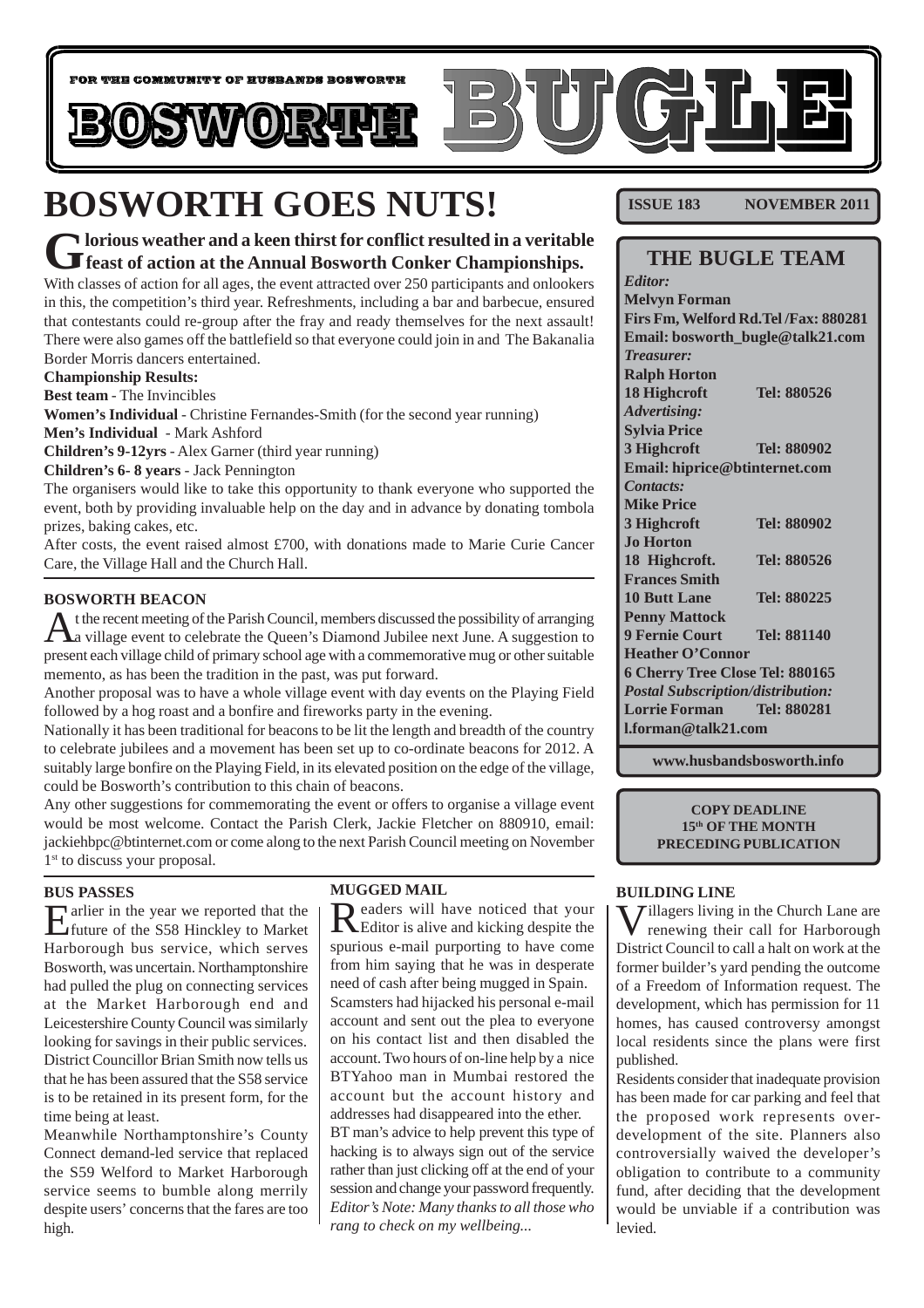# **POSTBAG**

#### *From Ann & Chris Saxton, Bell Lane*

Our thanks to all of you who sponsored our son-in-law for his solitary walk in aid of Parkinson's UK. He walked from the source of the Thames in Gloucestershire to the Thames Barrier in London. His 8-day journey took him through meadows of orchids to rowing clubs at Henley, etc. The daily blog showed him wearing hats appropriate to the venue - mortar board at Oxford, boater at Henley... As his feet became painful with blisters he had to finish wearing a cousin's pink trainers! All worthwhile as Parkinson's U.K is £1000 better off.

*From Frances Smith, Butt Lane*

I am sure the whole village must echo Margaret Bradley's thoughts in the October *Bugle* regarding the state of the Post Office. We all want to keep our Post Office but it is long overdue for improvement and in the interests of safety alone, needs attention. The whole site has been a blight on the landscape for many years and needs some suitable development to complement the school, the Village Hall and The Bell Inn to give our village an attractive and welcoming centre. So it's over to you Mr. Holyland. Please do something to enhance the village.

### **POLICE FILE**

IF YOU HAVE INFORMATION ON ANY CRIMINAL ACTIVITY CALL MARKET HARBOROUGH POLICE on 0116 222 2222. **Neighbourhood Watch Co-ordinator** Marion Lewis 0116 2483871

NW Community Scheme No. 2123 **Local Beat Team**

Sgt. 2908 Steve Bunn PC 500 Andy Smalley WPC 4640 Vikki Barge PCSO 6569 Peter Willson PCSO 6636 Ray Wells PCSO 6573 Steve Adams **Voicemail Service 0116 2485675 Rural & Countryside Liaison Officer** PC 1010 Chris Hill **CRIMESTOPPERS** FREEPHONE 0800 555111

Leicestershire Constabulary have recently rolled-out the police national non-emergency number - **101**. Calling 101 will replace 0116 222 2222 for all non-emergency calls. Members of the public can also call 101 for updates on cases, to add information to an existing case or to contact their local officer. For emergencies continue to call 999. For further information on how and when to use this new non-emergency number go to the **101- What you need to know** pages on the Leicestershire Neighbourhood Watch

Association website.

# **WATCH WORD**

*THE NEIGHBOURHOOD WATCH SCHEME WITHIN HUSBANDS BOSWORTH*

■A number of electrical items were stolen from a commercial premises near Lutterworth in an over-night raid. Entry to the premises was gained via a ground floor window.

A large quantity of diesel was stolen from a lorry parked overnight on the A426 south of Lutterworth.

!Market Harborough Police are urging local farmers to be alert following the theft of a JCB 525 Load-all loader from a farm near Cottesmore and the attempted thefts of similar vehicles at Medbourne and Thorpe Langton.

**A Loughborough man had his stolen iPad returned to him after tracking it using software he had installed on it. The victim had downloaded free software called** *'Mobile Me'* **and an application called** *'Find my iPad'* **which he activated and used to trace his iPad to an address in Birstall.**

**He contacted the police and was able to tell them exactly where to find the device. The software, which can be downloaded to iPads and the latest iPhones, tracks the device whilst it is switched on and pin-points the last place it transmitted from if it is switched off.**

#### **SID REPORT**

Readings from the Speed Indicator Device **Kilworth Road**

Period: 21<sup>st</sup> to 28<sup>th</sup> September Vehicle movements: 11,230 Average speed: 39mph Movements over 40mph: 5,273 *(47%) Highest recorded speed: 74mph* **Kilworth Road** Period: 28<sup>th</sup> September to 5<sup>th</sup> October Vehicle movements: 12,541 Average speed: 38mph Movements over 40mph: 5,636 *(45%) Highest recorded speed: 86mph* **Berridges Lane** Period:  $5<sup>th</sup>$  to  $12<sup>th</sup>$  October Vehicle movements: 7,754 Average speed: 28mph Movements over 40mph: 67 *(0.86%) Highest recorded speed: 47mph* **Welford Road (exiting)** Period:  $12<sup>th</sup>$  to  $17<sup>th</sup>$  October Vehicle movements: 5,114 Average speed: 34mph Movements over 40mph: 837 *(16.36%) Highest recorded speed: 82mph* **Due to technical problems our SID has been withdrawn to enable warranty work to be carried out. Normal service will be resumed as soon as possible.**

# **IPPON SPORTS MASSAGE**

**Sports and therapeutic massages**

**The mobile clinic that comes to you Call Dulcie on 01858 882071 or 07722990619**



### **BUILDING ROOFING PLASTERING**

. . . . . . . . . . . .

**EXTENSIONS - ALTERATIONS - NEW BUILD For advice or a free quotation please contact James on: 01858 881794 07795 810607 james@johnsonbuilding.co.uk**

 $\bullet$  $\bullet$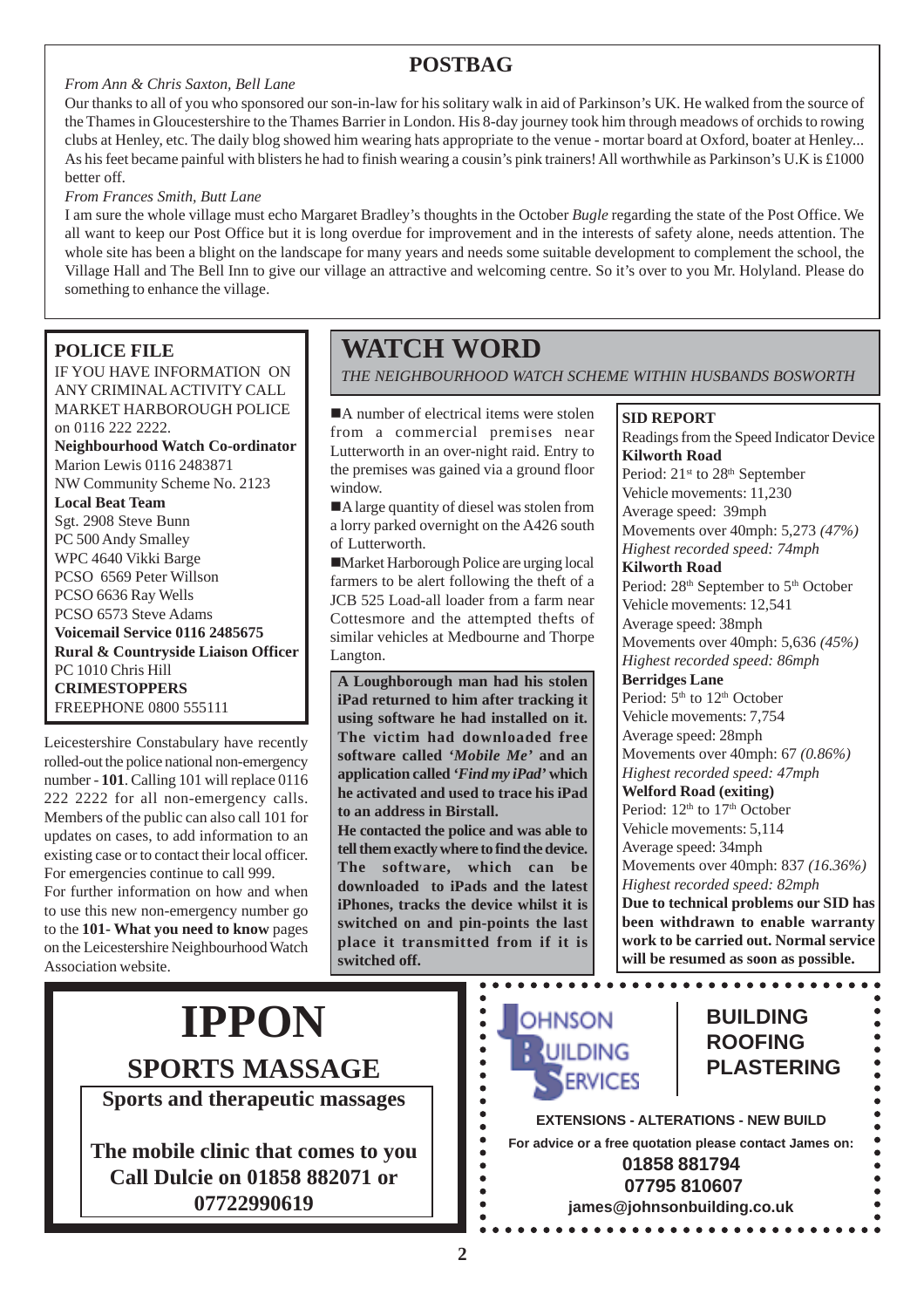# **BOSWORTH IN FOCUS**

*A ROUND-UP OF LOCAL NEWS*

#### **HIGHLY STRUNG AT ARNESBY**

The East Midlands based string and vocal trio, The Strung Out Sisters will be bringing their widely acclaimed *Songs, Strings and Funny Things* Musical Mini Tour to Arnesby Village Hall on Saturday, November 19th. The concert will be in aid of the Shuttlewood Clarke Foundation, which provides two day centres on the edge of Charnwood Forest at Ulverscroft in support of the elderly and adults with disabilities, the housebound and socially isolated.

The evening promises to be a musical delight complemented by fresh and humorous banter and unpredictable antics from accomplished musicians with a wide repertoire of instrumental pieces and songs, both popular and classical. Doors open at 7.30pm. Tickets for the event are £7.00 each. For more information or to book tickets please call 07941 441911.

### **LOCAL NEWS IN BRIEF**

■ LOROS has recently launched a new shop, *"4 Men"* at 1, Leicester Road, **Wigston Magna**. This new venture for the charity stocks men's clothing, DVD's, CD's, books, sports equipment and brica-brac for men.

■ Renowned author and film producer, Peter James, will be talking about his work on Wednesday, November 2nd at **Market Harborough** Library between 7.00pm and 8.00pm. Peter, whose Roy Grace series, which includes *Dead Man's Grip* and *Dead Like You*, has topped the Sunday Times best seller list, is also the current Chair of the Crime Writers' Association. Tickets cost £3 each. To book or for more details call 0116 3053627.

 $\blacksquare$  **Market Harborough** Late Night Shopping will be on Friday, December  $2<sup>nd</sup>$ . ! A wreath made at **Welford** Christmas Tree Farm has been chosen to adorn the door of Number 10, Downing Street this Christmas.

#### **FREE TREE SCHEME**

Leicestershire County Council is extending its successful tree planting scheme for farmers and rural landowners into its fourth year. The Free Tree Scheme, which aims to

replace trees lost to disorders such as Dutch Elm Disease, Sudden Oak Death and Ash Decline, has so far seen around 6,000 trees planted in rural parts of the county.

The Council can provide trees to plant in hedgerows, field boundaries, field corners and parkland areas. Sites next to, and visible from, main road corridors are preferred but any site on rural land which is visible to the public will be considered. The scheme does not cover private gardens.

The initiative is a partnership arrangement where the County Council supplies the trees, stakes and ties and the landowner does the planting and subsequent aftercare.

Anyone interested in applying for free trees should contact the Forestry Office at County Hall on 0116 3056920 for an application form and further details.

Further information can be found at: www.leics.gov.uk/freetrees

#### **NEW AGE**

Age Concern and Help the Aged have recently merged their operations and will continue as *Age UK*. Our local branches will trade under the *Age UK Leicester Shire and Rutland* title.

Phone, fax and address details are unaltered but the charity's web address is now www.ageukleics.org.uk

*VILLAGE HALL BOOKINGS Kenny Anderson 880705 www.husbandsbosworthvillagehall.co.uk CHURCH HALL BOOKINGS Janice Staples 880668 SPORTS PAVILION ENQUIRIES Audrey Marlow 880316*

> $\blacksquare$ ×

> > $\blacksquare$  $\blacksquare$  $\blacksquare$  $\blacksquare$  $\blacksquare$  $\blacksquare$ × ×  $\blacksquare$  $\blacksquare$  $\blacksquare$  $\blacksquare$ п

#### **FUND RUN**

LOROS urgently needs volunteers to help with collections and deliveries of collection boxes in the Husbands Bosworth and Lutterworth areas. If you think you can help please contact: LOROS Fundraising on 0116 2318431/2 Email: fundraising@loros.co.uk

#### **REUSE, RECYCLE...**

The Leicestershire Waste Partnership coordinates a county-wide scheme for reusing furniture, household goods and even baby equipment. Tables and chairs, three piece suites, cupboards and white goods that are compliant with current safety regulations may be suitable for reuse. The initiative helps low income families to buy good useable furniture and household items at low prices, saves serviceable items going to landfill and offers job skills, improved employment opportunities and work experience for the volunteer restorers. Arrangements can be made to collect donated items.

For more information please call 0116 3057005 or visit: www.lesswaste.org.uk



Traditional Sunday Lunch 3 courses £16.25

**Function Suite Hire Birthday parties, wedding receptions & family gatherings Bespoke packages designed to meet your requirements For more information Phone: 01858 575 082 or Email: JWilkinson@KilworthSprings.co.uk**

# COMPLETE CAR CARE

Accident repair specialist Bodywork, dent, scratch and stone-chip repair Servicing, alloy refurbishment, welding MoT repair Valeting, full body polish Parking sensors, handling kits, etc. fitted Call Ben on 07710 024070 Based at Unit 2, Pebble Hall Farm between Husbands Bosworth and Theddingworth

...............

TO ADVERTISE HERE COSTS JUST £10 PER MONTH THE *BUGLE* IS DELIVERED FREE TO EVERY HOUSEHOLD IN THE PARISH AND REACHES PLACES OTHER PUBLICATIONS CAN'T REACH! Call Sylvia on 880902 or email: hiprice@btinternet.com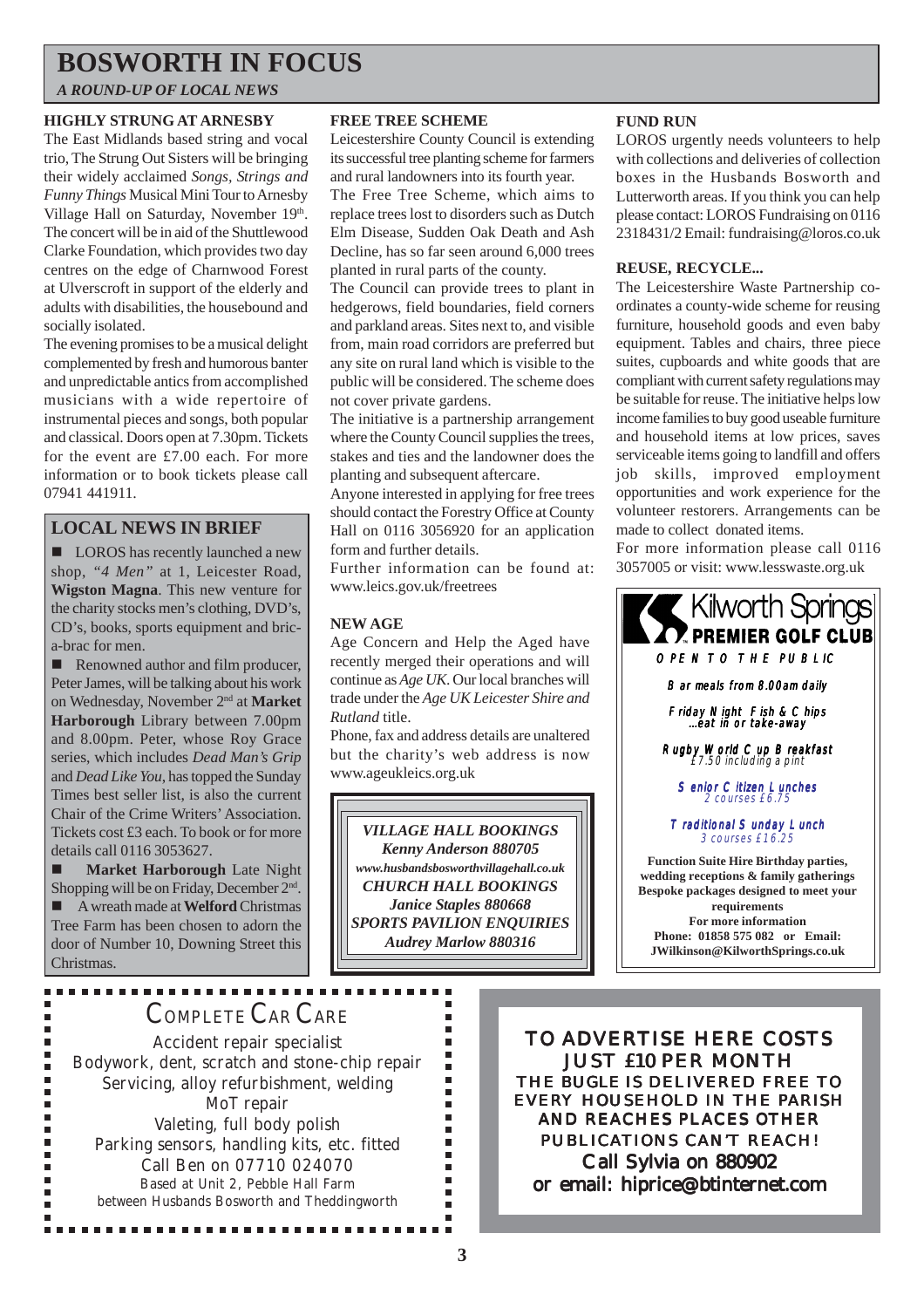# **SCHOOL REPORT** *HUSBANDS BOSWORTH C. of E. PRIMARY SCHOOL Head Teacher Matthew Bown*

#### *From Matthew Bown, Headteacher*

This term saw many changes to our school, within staffing, pupils, lessons and the grounds. My message to the staff at the start of term was 'change is good' and we should embrace it. This is exactly what everybody did and we have now come to the end of a very happy and successful half term.

The new pupils in the foundation stage and in Class 3 have settled in well, as have our two new teachers, Miss Kenyan and Miss Marriott.

This term also sees changes to our governing body. Our long standing Chair of Governors has retired and her place has been taken by Mr. Kenneth Anderson. We are also currently in the process of recruiting parent governors. Finally we are looking for a new community governor. If you are interested in becoming a member of our governing body and feel you could support the school on behalf of the community, please write a letter to us giving details of yourself.

I look forward to informing you of our Christmas events in the next *Bugle*.

#### **FOBS NEWS**

FOBS 100 Club Winners:

*September Draw* 1st Prize £25 - No.2 Samantha Bell 2<sup>nd</sup> Prize £10 - No.71 Katharine Wright *October Draw* 1<sup>st</sup> Prize £25 - No.14 Elizabeth Bromley 2nd Prize £10 - No. 24 Maxine McGinnes

Contact Julie Dove on 881399 if you would like to join the FOBS 100 Club

#### **DON'T FORGET THE BAG 2 SCHOOL COLLECTION**

Old clothing, bedding, bags, curtains, soft toys and shoes can all be collected for recycling. Filled sacks will be collected from doorsteps from 8.30am onwards on the morning of Saturday, November  $5<sup>th</sup>$  or may be brought to school before 9.00am on Monday,  $7<sup>th</sup>$ . For more information please call the school office on 880212.

### **HUSBANDS BOSWORTH CONSERVATION AREA**

We have been asked to clarify some points regarding the Conservation Area status of the village.

Most of Husbands Bosworth village was designated a Conservation Area in 1987. Much new development has taken place since the designation and a review was undertaken during 2005 with the aim of removing anomalies that had arisen in the interim period within the Conservation Area and relaxing the planning constraints on less sensitive areas. After a period of consultation the revised boundaries to the Conservation Area were published by Harborough District Council on July 16<sup>th</sup> 2007. Whereas the original plan tended to encompass almost the whole of the village, the new area excludes newer developments such as Highcroft and much of Hunters Close.

To read the Conservation Area Character Assessment and view a downloadable plan of the Conservation Area go to the Husbands Bosworth website at www.husbandsbosworth.info and click on Local Information and Local Planning Statement. For further information contact the Development Control officer at Harborough District Council.

#### **ACTIVITY GROUPS 2011**

**All Saints Parochial Church Council** Contact: Brian Smith 880225 **Art Workshop** Contact: Ann Saxton 880971 **Badminton Club** Contact: Lorrie Forman 880281 **Beaver Scout Troop** Contact: Andrew Lambert 880922 **Bosworth Belles** Contact: Linda Lawton 880503 **Conservative Association** Contact: Robert Maxwell 880361 **Craft Group** Contact: Gail Wilmot 880413 **Handbell Ringers** Contact: David Staples 880668 **Honeypot Tots Group** Contact : Wendy Cochrane 880920 **Historical Society** Contact: Heather O'Connor 880165 **Husbands Bosworth Rainbows Group** Contact: 881757 or 881442 **1st Kilworth Scouts/Beaver unit** Contact: Andrew Lambert 880922 **Leicestershire Bee Keepers Association** Contact: Sally Lang 880773 **Lutterworth African Drumming Group** Contact: Ralph Horton 880526 **Playing Field Committee** Contact: Jennifer Rogers 880401 **Royal British Legion** Contact: Robert Maxwell 880361 **Tennis Club** Contact: Jennifer Rogers 880401 **Tower Bell Ringers** Contact: Geoff Armitage 880066 **Welford Bridge Club** Contact: Kate Hancock 880205 **Workers Education Association** Contact: Sally Sherratt 571064

#### **Don't breed or buy while others die...**

Honeybunnies Rabbit & Guinea Pig Rescue are desperately seeking good homes for their rescued animals. Each year 35,000 rabbits end up with UK rescue schemes and that's just the official figure... Thousands more will be put to sleep, dumped or abandoned without our help. Giving a home to a rescue pet you could, quite literally save lives. We have all shapes, sizes, ages and personalities, pre-bonded pairs and many that are suitable as house pets. If you can give a rabbit or guinea pig a forever-home please call 0116 2869887 or email: honeybunnysr@aol.com

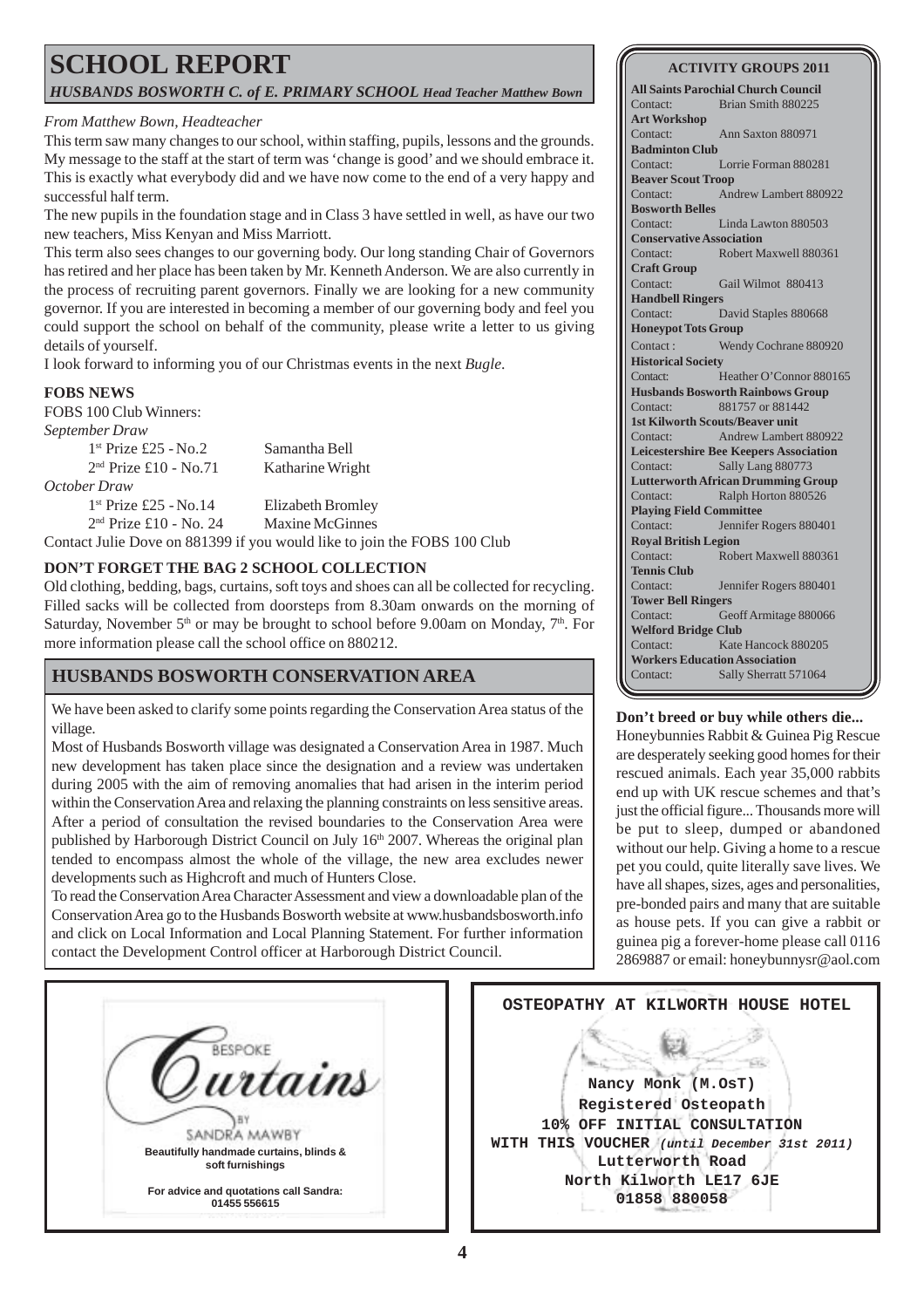**Armitage Bed & Breakfast** Contact: Janet Armitage 880066 **GD Armitage Clock & Belfry Work** New installation, maintenance & repair Contact: Geoff Armitage 880066 **Frank Begley Plumbing & Heating** Plumbing & heating engineer. Contact: Frank Begley 880541 **Gordon Begley** Building & roofing contractor.<br>Contact: Gordon Beg Gordon Begley 880028 **Peter Begley** Building contractors, flat roofing<br>Contact: Peter Beglev 8 Peter Begley 880517 **Gary Bennett** Painter & decorator Contact: Gary Bennett 880285 **Croft Farm Bed & Breakfast** AA 4\*\*\*\* accommodation Contact: Jane Smith 880679 **Rob Dargue Carpentry & Building** General carpentry & woodwork Contact: 07834 872205 or 880803 **Honeypot Lane Bed & Breakfast** Contact: Carolyn Goffe 880836 **Mike Price Heating Engineer** Oil-fired boiler servicing & repair Contact: Mike Price 880902 **Natural Self Defence** Self defence techniques that work! Contact: Marc 880884 **Paul Bolton School of Motoring** Expert driving instruction Contact: Paul Bolton 880115 **Totally Trees Ltd.** Tree surgery and stump grinding Contact: Jacqui Mitchell 01455 554182 **Wharf House Kennels** Kennel and cattery services Contact: Kim McGuigan 880905 **Woodpecker Tree Surgery** All aspects of tree surgery undertaken Contact: Chris Wright 880183

#### **NATURAL ART**

The village Art Group recently spent an enjoyable morning at the village's Millennium Wood. Hoping to paint reflections on the water of the pond, due to the drought the group had to be content with depicting the cracked mud! All good for art... The group, which meets every Wednesday morning at 10.00am until 12.30pm at The Studio, 25, Bell Lane, presently has a vacancy. Beginners would be most welcome. For further information please ring Ann Saxton on 880971.

# TRADE DIRECTORY 2011 **ACTIVITY GROUPS**

#### **CRAFT GROUP**

The Craft Group will be hosting a Craft Fair in the Village Hall on Sunday, November 20<sup>th</sup> from 10.30am to 4.00pm. Refreshments will be served throughout the day. Table-space at the fair is available at £10 per table. For more information or to book a table please call Gail on 880413.

All profits from the event will be in aid of the Air Ambulance Appeal. **HISTORICAL SOCIETY**

#### **CHRISTMAS ROMANCE**

The Husbands Bosworth Classic Film Nights season continues at All Saints Church Hall, Honeypot Lane, on Friday, November 25<sup>th</sup>, with the romantic Christmas drama, *Holiday Affair, (1949* B/W) starring Robert Mitchum, Wendell Corey and Janet Leigh.

In the lead-up to Christmas, department store clerk Steve Mason unmasks a glamorous commercial spy. He falls for her charms, for which he gets the sack and they end up on a date, which doesn't go down too well with her steady boyfriend. Romantic complications follow...

Admission on the door is £3, to include tea, coffee and biscuits in the interval. Curtain up at 7.30pm. For more information please call Pete or Di on 880471.

Friday, December 9<sup>th</sup>: *Jumping for Joy*, with Frankie Howerd and Stanley Holloway.

#### **BOSWORTH BELLES**

The next meeting of the Bosworth Belles ladies social group will be a wine tasting evening on Wednesday, November 2nd at 7.30pm in the Village Hall.

The evening offers an opportunity to test out the palette in readiness for the Festive Season. There will be expert help on hand to advise on choosing suitable wines and a chance to sample a wide variety. For more details please call Julie on 881457.

There is no subscription fee - a charge to cover costs for each meeting will be advised before each meeting.

To submit your e-mail details please send to: bosworthbelles@googlemail. com

#### **VILLAGE LUNCH**

The November Village Lunch will be Tuesday, 29<sup>th</sup> at Kilworth Springs Golf Club. Diners are asked to meet in the bar at 12.30pm. Transport may be arranged for those who have difficulty getting to the venue. To book a place, arrange transport or for more information please call Janice on 880668.

The next meeting of the Historical Society will be on Wednesday, November 2<sup>nd</sup> when Mike Beech, curator of the Foxton Locks Museum, will speak about the work of the Foxton Inclined Plane Trust and their aim of reinstating the Victorian boat lift. The meeting is at 7.30pm in the Church Hall, Honeypot Lane. Friends and visitors are warmly welcomed. There is a door charge of £2.50 per person for non-members, to include refreshments.

The Society meets on the first Wednesday of each month with a varied programme of speakers and activities of local historical interest. Annual subscription is £10. For details call the Secretary on 880165.





## **RAVEN FRAMING**

*Do you have a painting, certificate, drawing or similar that you would like mounting and framing? Choice of frame mouldings and mountboards available, or 'specials' can be ordered. Call Nick Raven on 880824 for a quote.*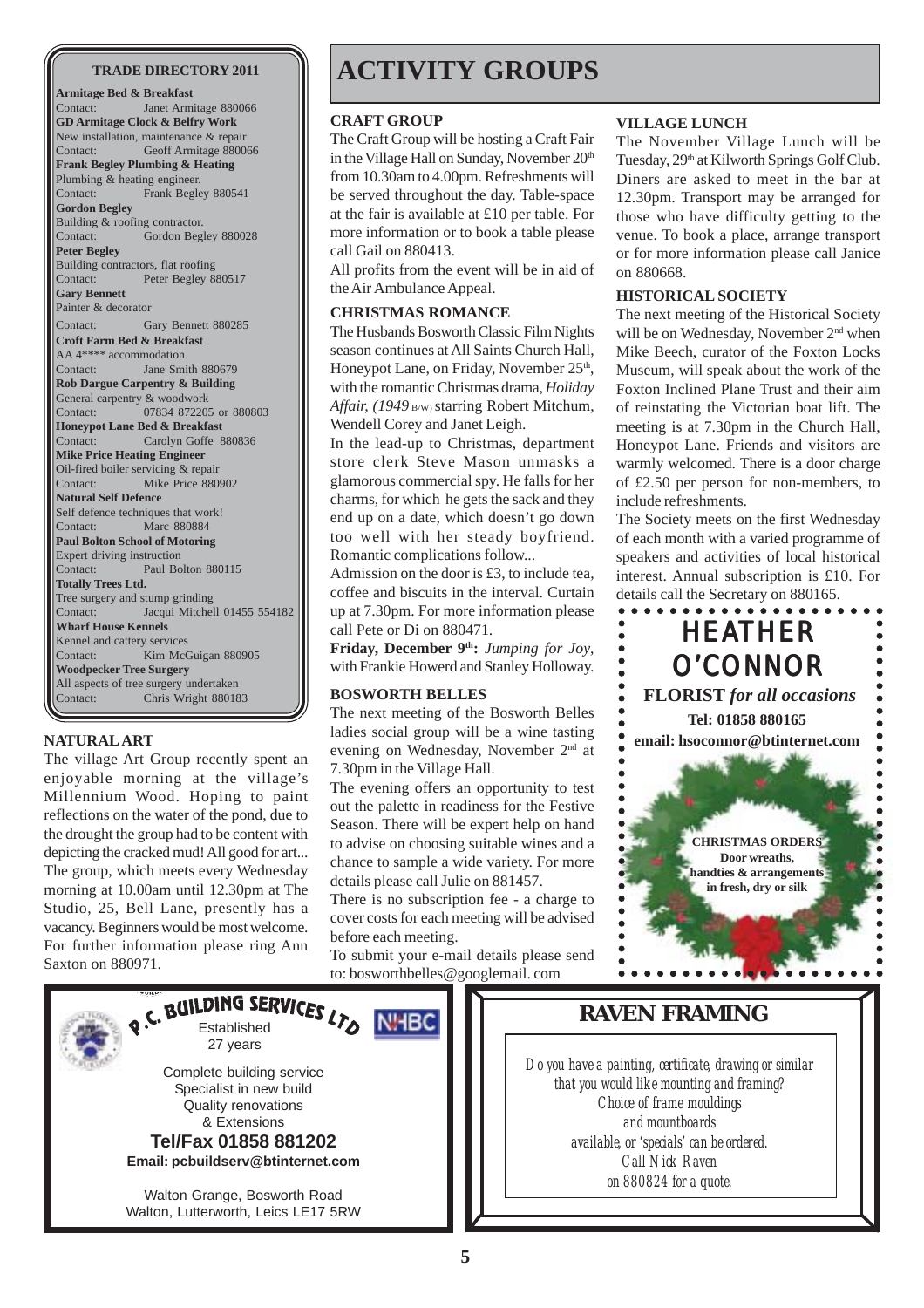# **PARISH COUNCIL NEWS** LOCAL OFFICERS

### **Report of the Parish Council Meeting held on Tuesday, October 4th.**

*Five council members, 1 member of the public and District Councillor Brian Smith were present. Apologies were received from Councillor Bill Fletcher. In the absence of the Chairman, Mr. Forman took the chair.*

#### **Visitors' Questions**

Concerns were raised by residents of Ashacre Close regarding the sale of the unadopted access road to the Close. Council understood that adoption of the road by the highway authority was still on the cards and advised residents to take legal advice with regard to maintaining their rights until adoption had been finalised. District Councillor Smith advised the meeting that sufficient funds had been lodged by the developer of Ashacre Close for the authority to complete adoption.

*Minutes of the previous meeting were read and approved.*

#### **Cemetery**

The cemetery paths had now been sprayed but the hedge undergrowth had yet to be cut back. It was thought that the contractor was intending to do this work after the mowing season had ended. Clerk would confirm that this work was in hand.

Clerk informed the meeting that two quotations for rebuilding the cemetery wall had been received and a third was expected.

Quotes for work to sink a drainage sump in the cemetery extension were now in and Council agreed to proceed with a favourable quote. District Councillor Smith agreed to approach Lafarge Aggregates with a request for the supply of aggregates for the drainage material. **Playing Field**

Some urgent work had been carried out on the half-pipe skateboard apparatus where boarding had lifted. Other safety related work highlighted by the RoSPA report was still to be done. Three quotations for work to roadside trees highlighted by the Highways Authority had been received. Council agreed to a favourable quote to remove one tree and to remove dead wood and reduce three others.

#### **Traffic Issues**

During the recent warm spell it was noticed that the Speed Indicator Device had developed an internal condensation problem, which was reported to the supplier. Advice was being sought.

Council noted that North Kilworth Parish Council had recently purchased a similar device.

Members discussed the School 20mph Zone proposal. No word had been received regarding progress but it was understood that the school was drawing up a School Traffic Plan to support an application. Council reaffirmed their support.

#### **Rural Housing Scheme**

As little information had been received recently regarding the progress of the scheme it was agreed to invite a representative of East Midlands Housing to the next Parish Council meeting.

#### **Accounts**

Clerk informed Council that she had recently registered the Parish Council as an employer, and herself as an employee, in order to comply with new legislation.

#### **Any other business**

Council discussed ideas for celebrating the Queen's Diamond Jubilee in 2012. Ideas tabled included giving every child a commemorative mug or similar item and staging a bonfire or beacon event on the playing field to incorporate a village party with hog-roast and bar. Other suggestions would be sought in an article in the *Bugle*. It was felt that arrangements for any substantial event would need to be in place as soon as possible.

Following concerns raised by a number of local residents, Council agreed to forward representations against the Pincet Lane wind turbine application.

*The next meeting of the Parish Council would be on Tuesday, November 1st at 7.30pm in the Committee Room of the Village Hall.*

# NORTH KILWORTH WHARF BOAT SERVICES

Station Road, North Kilworth Lutterworth LE17 6JB *Stockists of Calorgas, household fuels & red diesel, local delivery Dayboat hire* Tel: 01858 881723 Mobile: 07887 746162

#### **Husbands Bosworth Parish Council: Councillors**

William Fletcher 880910(Chairman) Melvyn Forman 880281 Heather O'Connor 880165 Susan Fisher 880026 Stuart Brain 881615 Patricia Hobson 880070

#### **Parish Clerk**

Jackie Fletcher, 13 School Lane, H.B. LE17 6JU Tel: 880910 E-mail: jackiehbpc@btinternet.com

#### **District Councillor**

Brian Smith 10 Butt Lane, H.B. LE17 6LN Tel: 880021 E-mail: b.smith@harborough.gov.uk

#### **County Councillor**

Graham Hart Lilac Cottage Willoughby Waterleys Leicester LE8 6UF Tel: 01162 478600 E-mail: graham.hart@leics.gov.uk

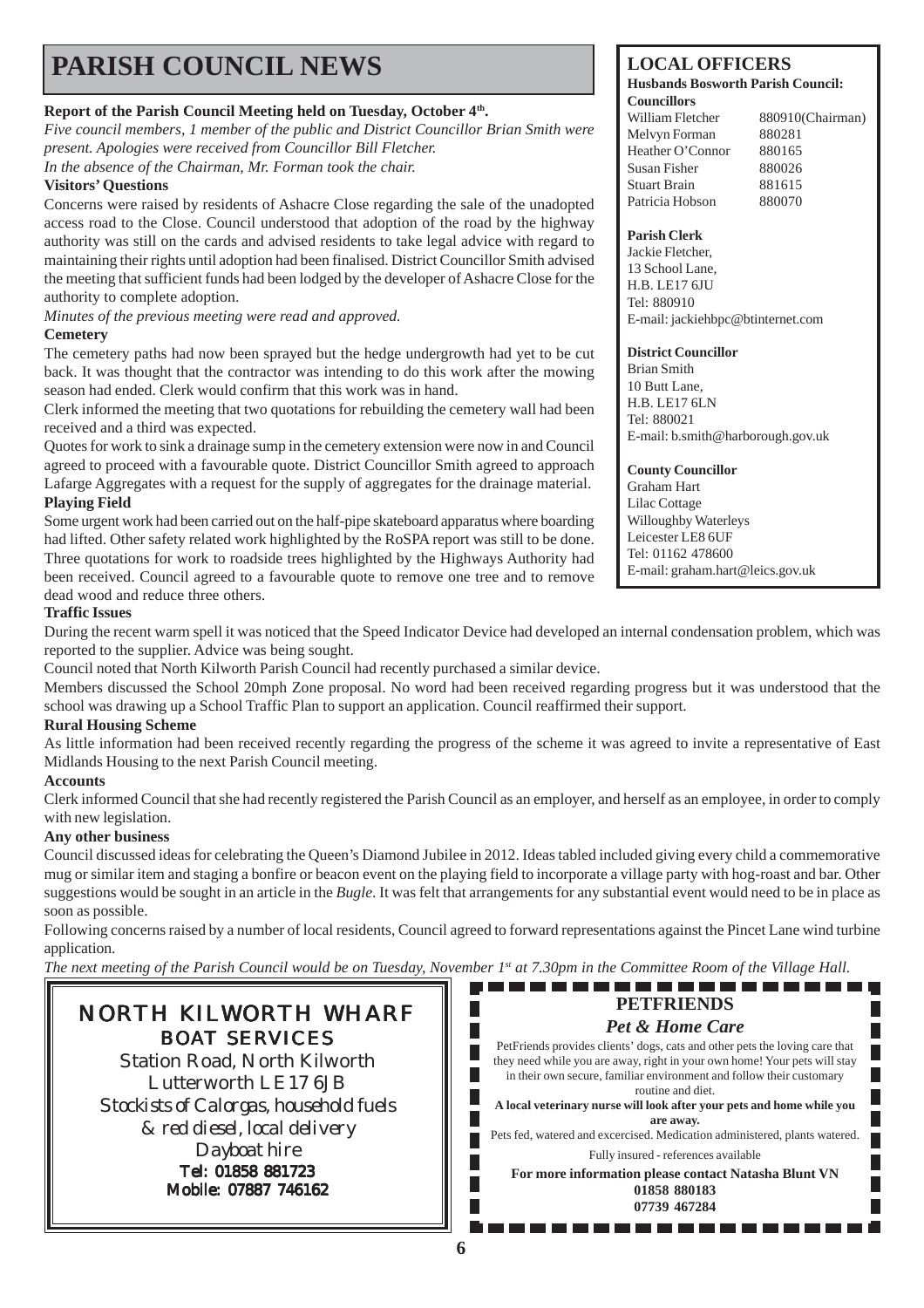# **CHURCH NEWS**

*All Saints Parish Church, Methodist Chapel & St. Mary's Roman Catholic Church*

#### **SCHOOL SERVICE**

There will be a joint Husbands Bosworth School Awards Service with All Saints Church on November  $23<sup>rd</sup>$  at 2.45pm

Parents and carers of school children and the All Saints congregation are invited to the  $\mathbf{\dot{P}}$ service which will be a time of  $\Diamond$ 



worship for the children and for adults followed by the presentation of awards.

#### **REMEMBRANCE DAY**

There will be a special Service of

Remembrance at 10.45am on November 13<sup>th</sup>. The service will commence with the annual parade to the War Memorial, led



by the local branch of the Royal British Legion and will then continue in church. *On Friday, November 11th All Saints Church members will be hosting a special Coffee Evening in the Church Hall at 7.30pm in aid of the Royal British Legion and to celebrate their 90<sup>th</sup> anniversary.* 

*There will be a short film show about the building of the Thiepval Memorial and the Battle of the Somme, and a slide show about walking the WWI battlefields today. Everyone welcome*

### **CHRISTMAS SERVICES**

**All Saints Husbands Bosworth** December 11<sup>th</sup> - Christingle Service in aid of The Children's Society 11.00am. **December 24th** - Crib Service 5.00pm. **December 24th** - Holy Communion 11.30pm

## **Parish Notices**

**Holy Matrimony** *Glenys Evans & Edward Dykes* October 5<sup>th</sup> 2011 *Katie Walker & Mark Ward* October  $15<sup>th</sup> 2011$ *Arwen Murphy & Paul Cheeseman* October 29th 2011

## **WOODPECKER TREE SURGERY**

All aspects of tree-work undertaken from dismantling large roadside trees to pruning and reshaping small garden trees. We also offer a stump grinding service.

Professionally qualified and insured. **For free quotation and advice call Chris on: 01858 880818 www.woodpeckertrees.com**

#### **CHRISTMAS FESTIVAL**

This is the tenth year of All Saints Christmas Festival and the organisers are hoping to make this the best yet! If you haven't sent in your entry form please do so as soon as possible, and if you've never entered why not give it a try this year? Entries of decorated trees or displays are invited from local businesses, activity groups, families and individuals, with special categories for children and children's groups. Exhibit entry is free.

The Festival opens from 10.00am to 5.00pm on both days, Saturday, November 26<sup>th</sup> and Sunday  $27<sup>th</sup>$ . There will be seasonal refreshments, musical entertainment and competitions throughout the weekend. Admission is £2.50 for adults, with children under 12 free.

The Festival concludes with a special *'Light of the World'* candle-lit Advent service on Sunday at 5.00pm.

**On Saturday evening, at 7.30pm, All Saints Church will be hosting a Christmas Concert of local talent, with mulled wine and mince pies. Admission £5 on the door. Everyone welcome.**

### **METHODIST CHURCH Coffee Morning**

Wednesday, November 16th 10.00am-12.00noon. at the home of John & Margaret Scurrah 25 High Street. Visitors always welcome.

**ALL SAINTS FLOWER ROTA November:**

*Eleanor Murphy*

П

П  $\overline{\phantom{a}}$ 

 $\overline{\phantom{a}}$ 

П

 $\overline{\phantom{a}}$ 

Call Heather O'Connor on 880165 if you would like to join the Flower Rota for 2012

# #**CHURCH SERVICES** #

**Hexagon Benefice**

- **6 8.00am Communion Mowsley 9.30am Family Communion HB 9.30am Family Service Shearsby 11.00am Communion Thed. 11.00am Family Service B'thorpe 6.00pm Communion Arnesby**
- **13 REMEMBRANCE DAY 10.45am All Saints HB 10.45am Arnesby Baptist Church**
- **20 11.00am Benefice Service Bruntingthorpe**
- **27 9.30am Communion B'thorpe 9.30am Family Service Shearsby 11.00am Communion Arnesby 5.00pm Advent Service HB**

*Short Communion every Wed. 9.15am HB*

**Churchwardens: Brian Smith 880021 Lorrie Forman 880281 Curate: Rev. Andrew Rhoades 460150**

#### **Methodist Church**

- **6 Rev. B Kennard**
- **13 Mrs Kim Shorley**
- **20 Rev. B Kennard (Communion)**
- **27 Mr Roger Stephenson**
- **Contacts:** *Services every Sunday 6.30pm. All Welcome*

**Rev. Brian Kennard 462889 Senior Church Steward: Mr. A Lloyd Jones 880343**

**St Mary's Roman Catholic Church**

*Services every Sunday 8.30am.*

**Contact: Robert Constable-Maxwell 880361 Father Owen O'Neil 462359**